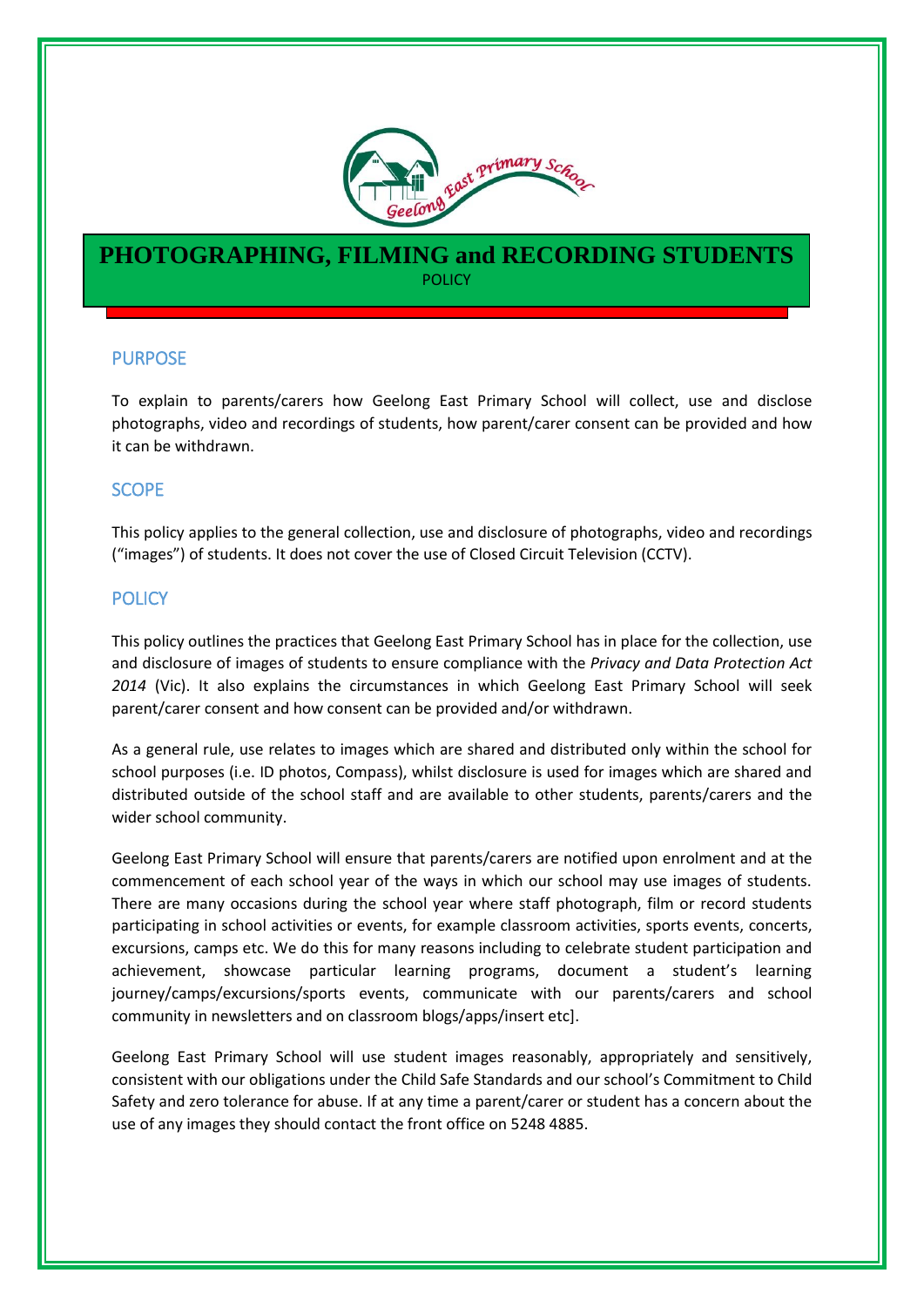In addition to the processes outlined below, parents/carers can contact the school office at any time to withdraw their consent for any future collection, use or disclosure of images of their child. However:

- if the images have already been published and are in the public domain, it may not be possible for consent to be withdrawn.
- There may be occasions when the school will record whole of school or large group events such as, eg the school concert, speech nights, sports events etc and if your child participates, they may appear in these recordings which will be available to the whole school community.
- The school can still collect, use and disclose images in circumstances where consent is not required (see below for more information).

## Official school photographs

Each year Geelong East Primary School will arrange for a professional photographer to take official school photographs of students. This will generally involve both class photos and individual photos being taken.

Official school photographs may be:

- purchased by parents/carers
- used for school identification cards
- stored on CASES21 and COMPASS for educational and administrative purposes.

Geelong East Primary School will notify parents/carers in advance of the official school photographs being taken to give them an opportunity to decide whether their child will be included in the official school photographs.

Parents/carers who choose to opt-out of having their child participate in official school photographs must contact the school front office before the date photos are scheduled to be taken to advise that their child will not participate. There is no obligation on any parent or carer to purchase any photographs taken.

# Images for use and disclosure within the school community and ordinary school communications

From time to time Geelong East Primary School may photograph, film or record students to use within the school community, including:

- in the school's communication, learning and teaching tools (for example, emails, classroom blogs or apps that can only be accessed by students, parents or school staff with passwords eg Compass, Seesaw etc)
- for display in school classrooms, on noticeboards etc
- in the school's newsletter
- to support student's health and wellbeing (eg photographs of pencil grip to assist in OT assessments)

A Consent Form and Collection Notice will be distributed to parents/carers on enrolment and also at the beginning of each school year.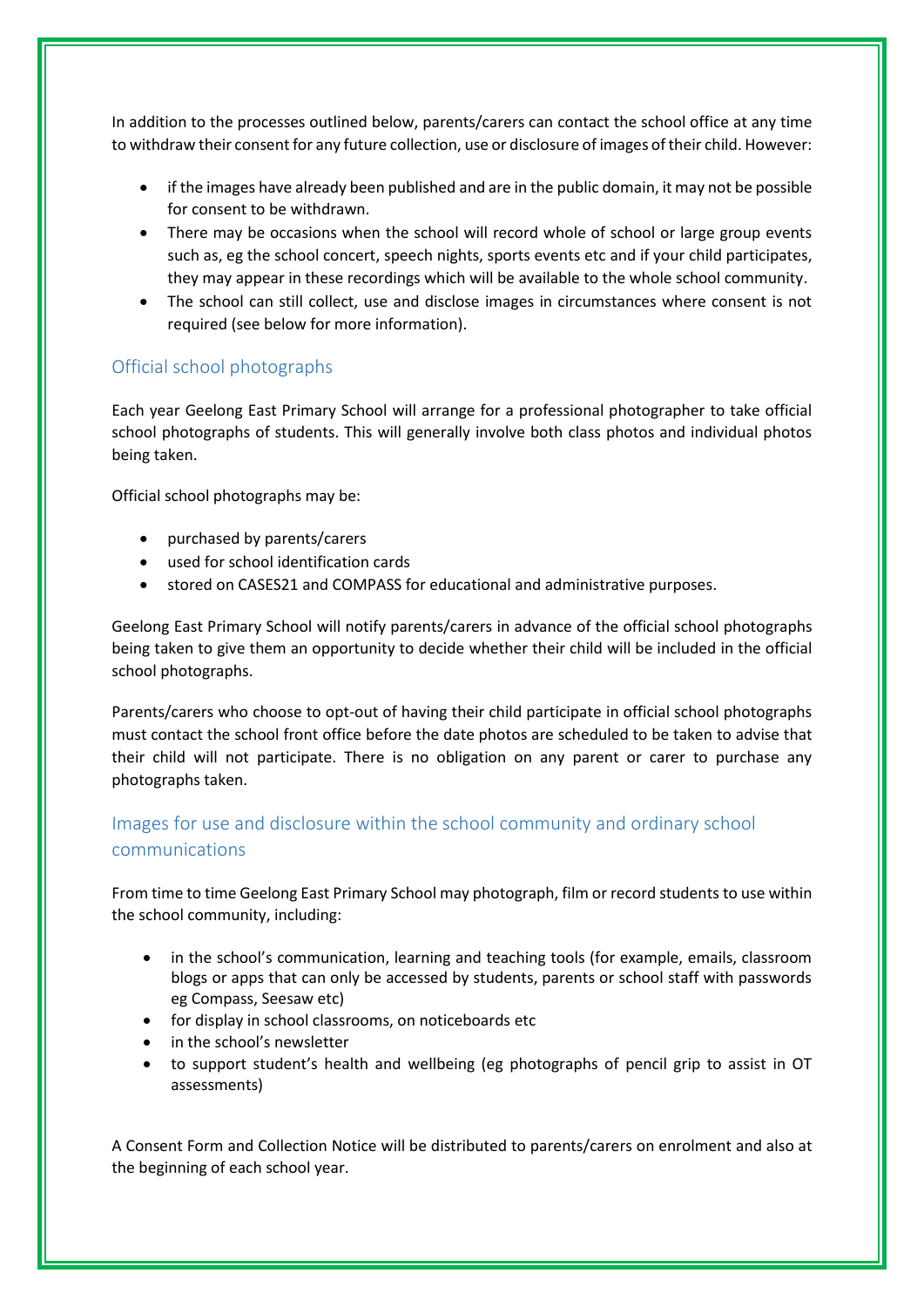## Images to be used or disclosed outside the school community

#### **External use or disclosure by the school**

Photographs, video or recordings of students may also be used in publications that are accessible to the public, including:

- on the school's website [including in the school newsletter which is publicly available on the website
- on the school's social media accounts

The Annual Consent Form and Collection Notice also covers these types of uses and will be distributed to parents/carers on enrolment and also at the beginning of each school year. We will notify you individually if we are considering using any images of your child for specific advertising or promotional purposes.

#### **Media**

The media, or the Department of Education and Training's media team, may seek to photograph, film or record students for a news story or school event. This may include broadcast media, online or social media or print media, including newspapers and magazine publications.

When our school receives such requests Geelong East Primary School will:

- provide parents/carers with information about the organisation involved and when/for what purposes the photography, filming or recording will occur
- seek prior, express parent/carer consent in writing.

Students will only be photographed, filmed or recorded by the media at school if express consent is provided for that specific media event. Neither the school nor the Department own or control any photographs, video or recordings of students taken by the media

### **Other external collection, use or disclosure**

If there is a situation which will involve the collection, use or disclosure of images of students by or to third parties which is not otherwise covered by this policy, Geelong East Primary School will:

- provide parents/carers with information about the event or activity, the organisation involved and when the photography, filming or recording will occur
- seek prior, express parent/carer consent in writing.

## School performances, sporting events and other school approved activities

Geelong East Primary School endeavours to respect the privacy of all members of our school community and requests that parents/carers, students and invited guests do not photograph, film or record school performances, sporting events and other school-approved activities.

Neither the school nor the Department own or control any images of students taken by parents/carers, students or their invited guests at school activities.